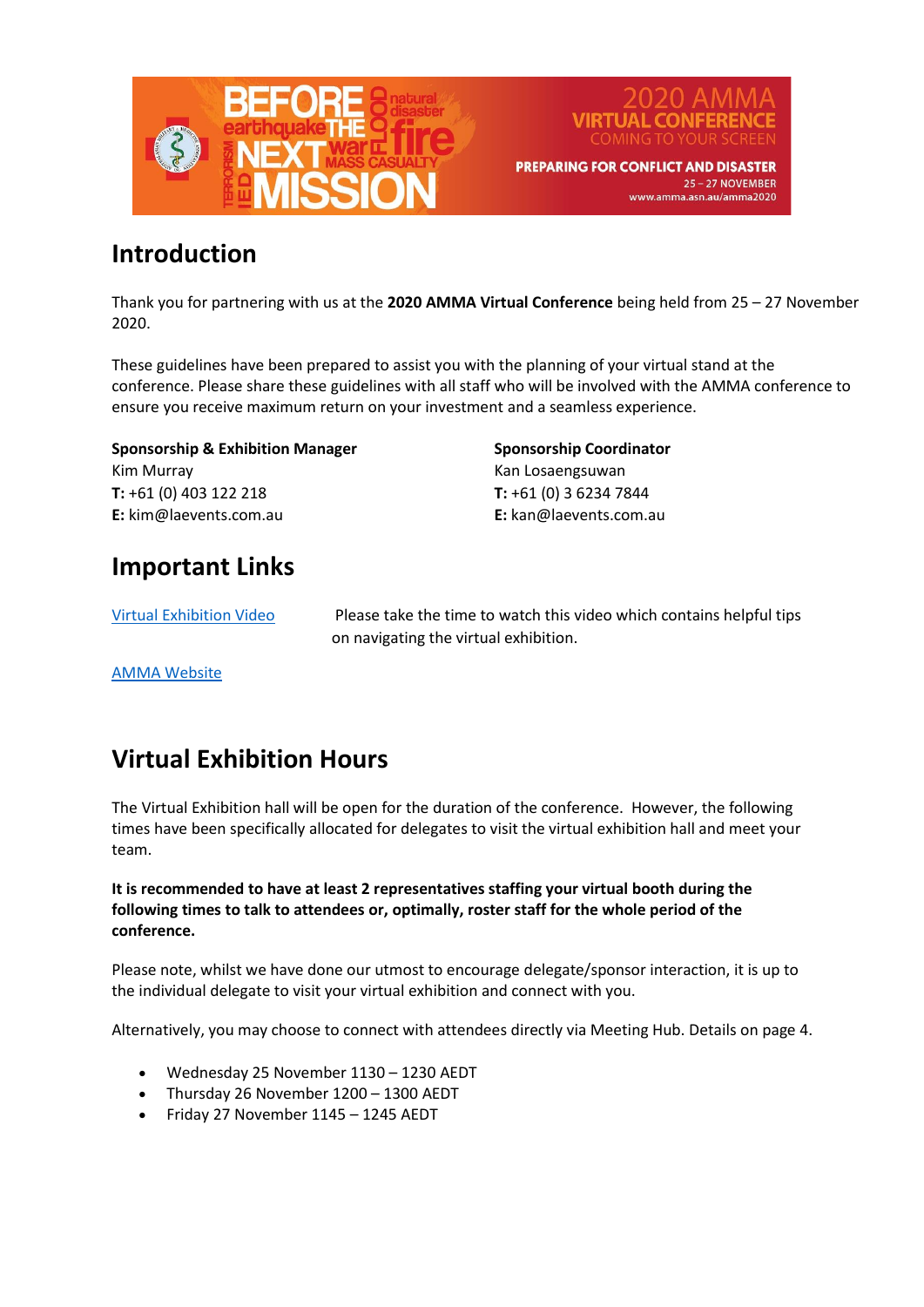# **OnAIR – Access Instructions**

To access the portal, see your login email for your details. Enter your login details and enable your audio and visual settings. It is critical to set this up as it will affect your accessibility later.

When you log in for the first time, you will be prompted to review your settings and display options. Please review the following information to ensure you are set up and ready to go:

- Review your 'About You' section
- Upload/update your profile picture
- Describe yourself in a few words in the 'About Me' section
- Add in links to your Social Media accounts if you wish to share them with others
- Ensure your Time Zone is entered correctly so that your Timeline converts into your local time
- Update your password if you wish
- Select how you wish to appear to others
- Adjust your Meeting Hub Contact Information

Once you have adjusted your settings, you will be able to locate the session you are involved in.

To return to your settings, click the far-right hand-side icon along the top bar and click 'My Settings'.



### **OnAIR Recommendations**

- Use compatible internet browsers the latest version of Google Chrome, Opera or Edge Chromium (Safari is not recommended)
- Do not use a VPN connection. Institutions and other facilities may use a VPN that blocks access to the platform
- Ensure you have a strong, stable internet connection (hardwire if possible and close other applications or streaming sites, such as Netflix or Spotify, that may take up bandwidth and slow down your internet.)
- Do not use incognito windows to open OnAIR
- Use a headset with microphone to avoid audio feedback
- Have a secondary laptop on standby (if available)
- Disable any pop-up blockers and clear cache
- Ensure your environment (lighting, sound, background) is set and optimal for when you begin taking on-demand meetings
- If you are using a laptop, we recommend resolution size of 1920×1080 and 100% zoom rather than the recommended 125%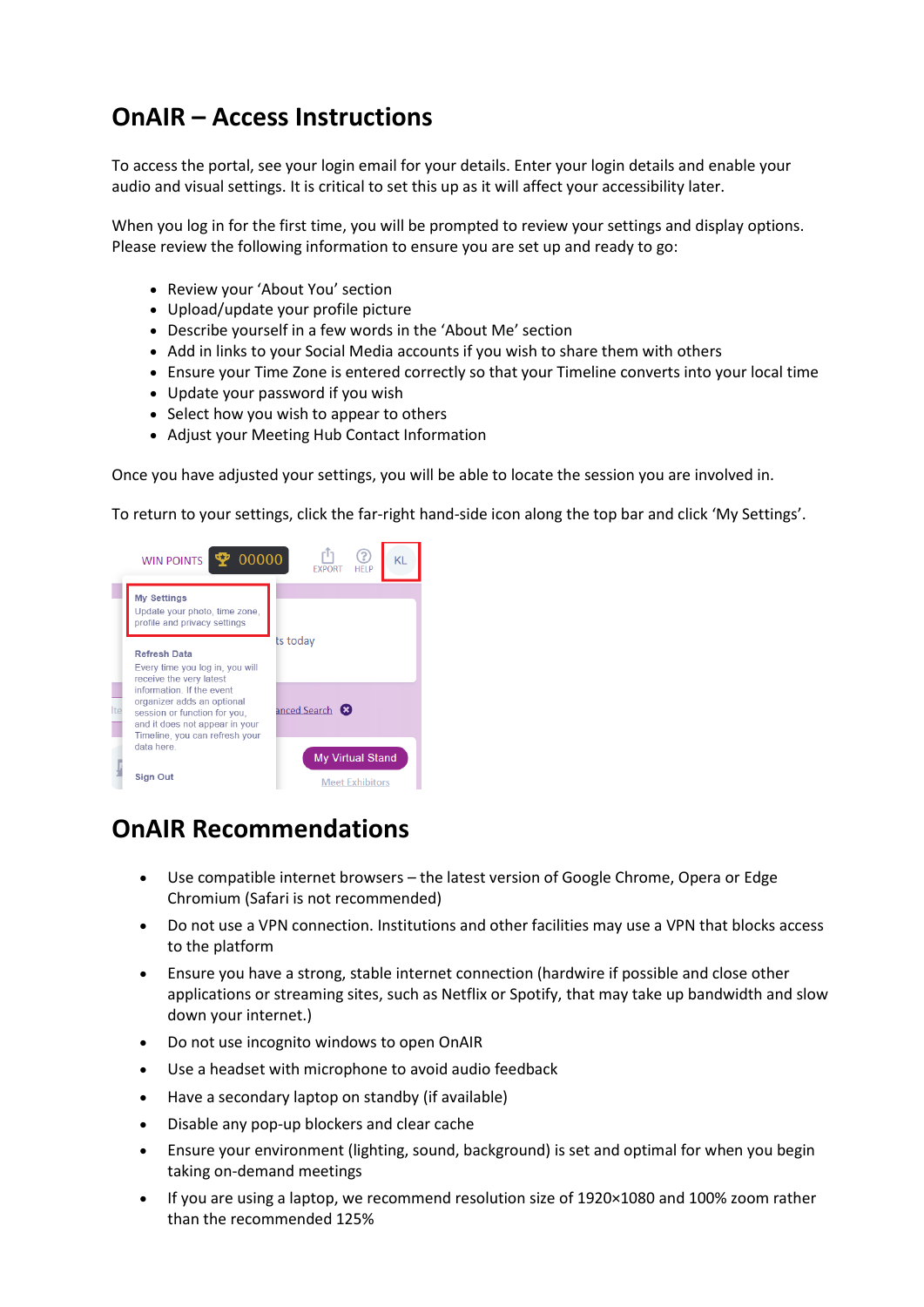## **Booth Information**

Once you have successfully logged in to the AMMA Virtual Event Platform (OnAIR), you will see the Virtual Exhibition shown on the right-hand-side panel.



Click 'My Virtual Stand' where you will be able to view your:  

#### • **Queue of attendees waiting to speak to you**

Click Start Meeting to chat with an attendee. Make sure you **turn on your microphone and webcam**



Once finished, click End Meeting so you will be able to start a new meeting with the next attendee in the Queue



- **Your company's team members and whether they are in a meeting**
- **Team Chat between your company team members:** This is useful if your team members are in different locations. Only text-based communication is available among team members.
- **Manage FAQs** Managed by you via OnAIR Portal while accessing your booth. Simply click to add items to the list by clocking 'Add FAQ'. Edit an FAQ by clicking the little pencil icon.

| Search |  |
|--------|--|

- **Brochures:**  Managed by you via the Exhibition Portal. Login details to this portal have been sent to the person who booked your sponsorship.
- **Download Meeting Recording:**  Attendees will be able to download their meeting recording from within their booth once they have met with you during the on-demand session. They can do this by opening the bottom collapsible banner when they visit your booth.

| Queue                                                                                   |  |
|-----------------------------------------------------------------------------------------|--|
| In Meetings<br>L.J                                                                      |  |
| <b>Leishman Associates Team Chat</b>                                                    |  |
| Manage FAQ<br>$\binom{1}{1}$                                                            |  |
| <b>Brochures</b><br>لى .                                                                |  |
| <b>A</b> Service pack<br>Conference & Association Management<br>PDF Document - 273.6 KB |  |
|                                                                                         |  |
| Download Meeting Recording                                                              |  |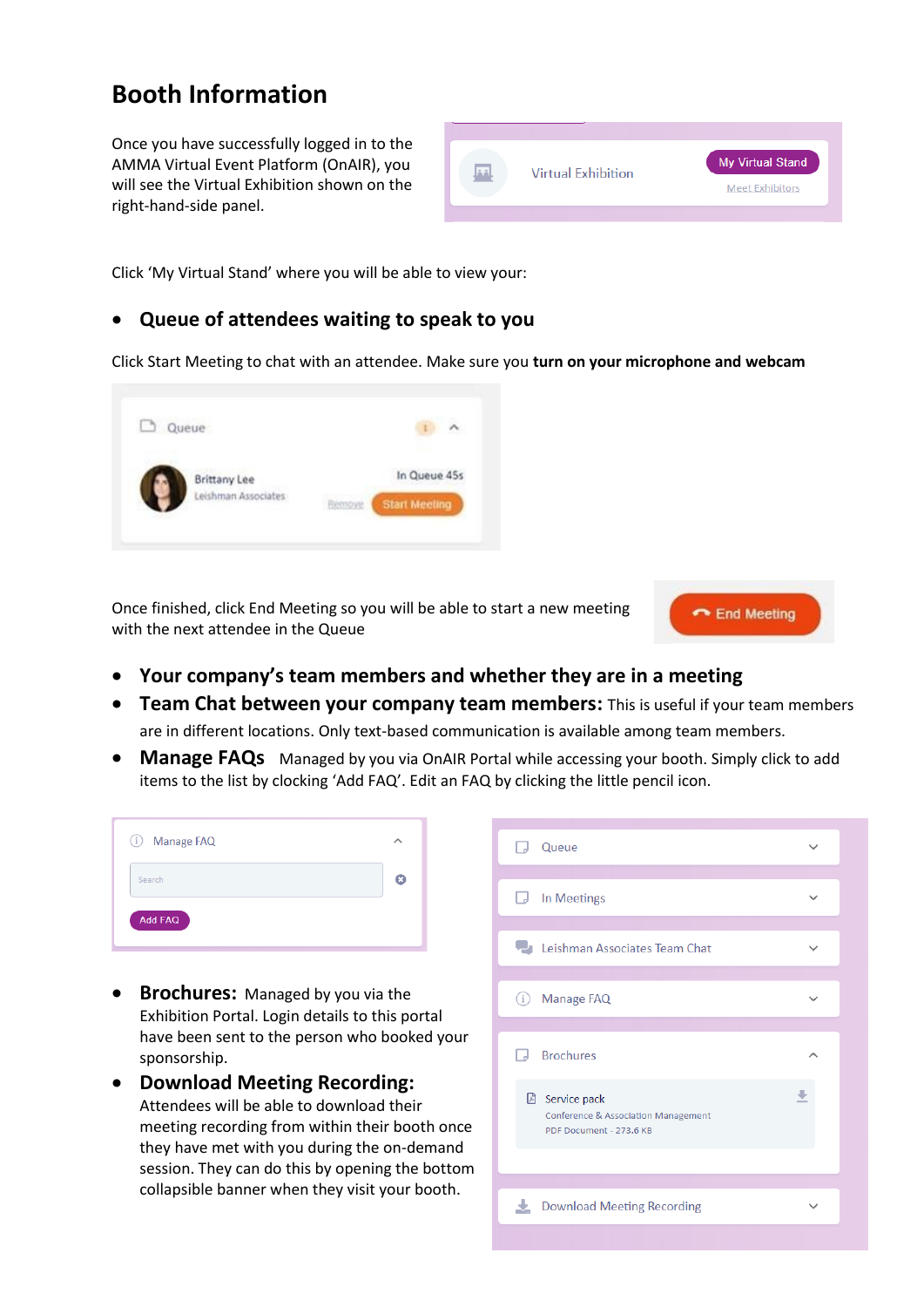**Video Library:** Managed by [kan@laevents.com.au.](mailto:kan@laevents.com.au) Please send through a video URL that you would like to add here and we will add them in for you. Please note that as an exhibitor you will not be able to see your own videos below your company name (see below), however attendees will be able to view them when visiting your booth. You will be able to check your videos under the Brochures section on the right hand panel.



## **Meeting Hub Information**

Meeting Hub is where attendees can search for other attendees, request meetings in advance or engage in virtual conversations on the spot. The Meeting Hub can be accessed before, during or after sessions.

You can set up one-on-one meetings with attendees outside of exhibition hours by connecting with the attendee via the Meeting Hub and organising a set meeting time. Your meetings will show in your Timeline and attendee's Timeline on the main agenda – only those involved in the meeting will see this.

Once you have successfully logged in to OnAir, you will see the Meeting Hub shown on the right-hand-side panel.



You will be able to search for a specific attendee and connect with them.

| < BACK TO TIMELINE<br>Search for a specific attendee                    | <b>MD ANDERSON CANCER CENTER</b><br>GLOBAL ACADEMIC PROGRAMS 2020 |
|-------------------------------------------------------------------------|-------------------------------------------------------------------|
| <b>ATTENDEES</b><br>Advanced Search O<br>Filter on name or organisation | <b>CONNECTIONS</b><br><b>PENDING</b>                              |
| Terri A                                                                 | <b>INVITATIONS</b>                                                |
| Christopher A                                                           |                                                                   |
| Karen A                                                                 | List of attendees                                                 |
| Marliese A                                                              |                                                                   |
| Liana A                                                                 |                                                                   |
| Parvin A<br>Diana A                                                     |                                                                   |
| Grace A                                                                 |                                                                   |
| John A                                                                  |                                                                   |